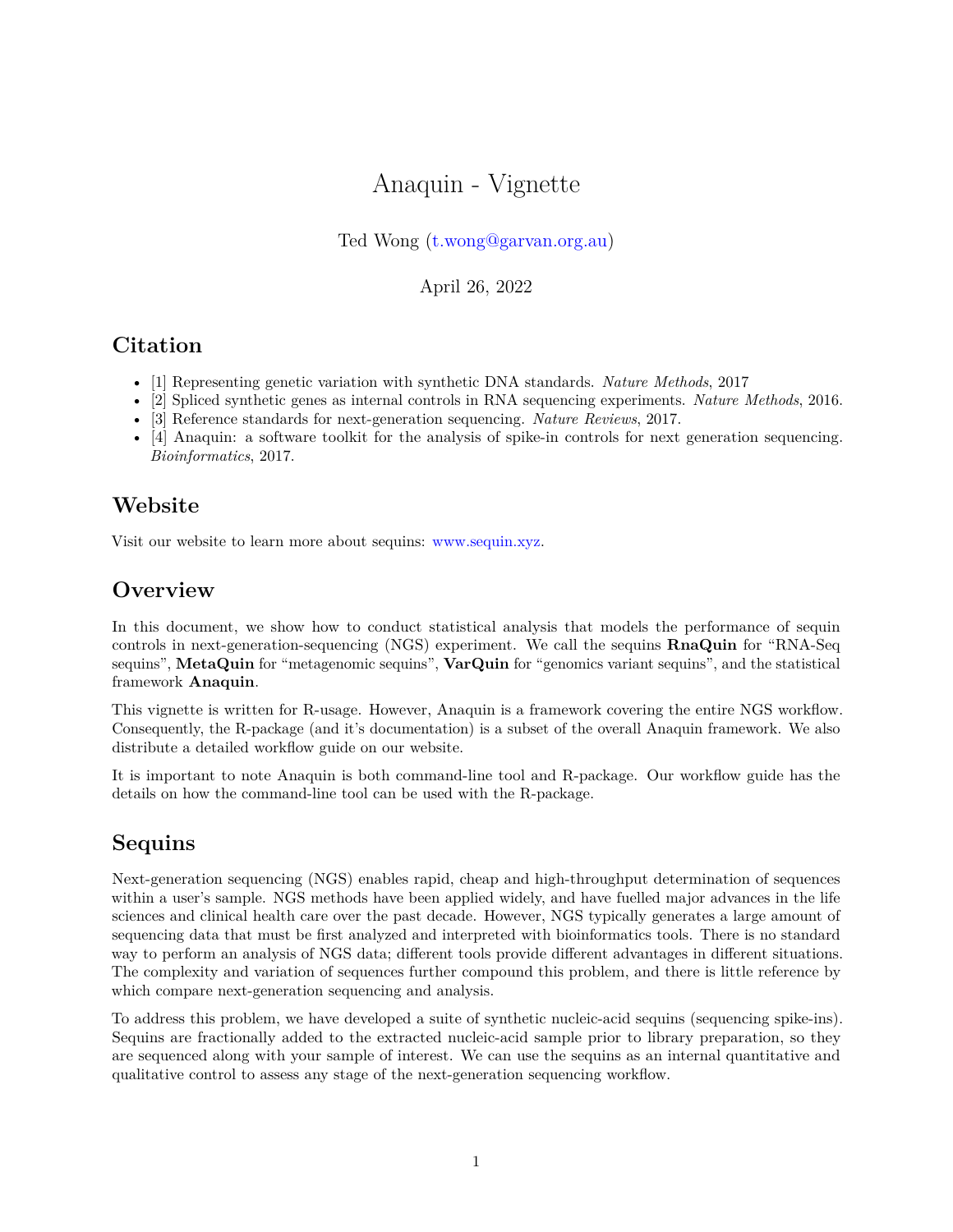

Figure 1: NGS Workflow for sequins

## **Mixture**

Sequins are combined together across a range of concentrations to formulate a mixture. Mixture file (CSV) is a text file that specifies the concentration of each sequin within a mixture. Mixture files are often required as input to enable Anaquin to perform quantitative analysis. Mixture file can be downloaded from our website.

Let's demonstrate RnaQuin mixture A with a simple example. Load the mixture file (you can also download the file directly from our website):

```
library('Anaquin')
```

```
## Loading required package: ggplot2
```
**data**("RnaQuinIsoformMixture") **head**(RnaQuinIsoformMixture)

|  | $\#$ #        |     | Name Length MixA          | MixB     |
|--|---------------|-----|---------------------------|----------|
|  | ## 1 R1 101 1 |     | 719 11.329650             | 0.472075 |
|  | ## 2 R1_101_2 | 430 | 3.776550                  | 1.416225 |
|  | ## 3 R1 102 1 |     | 1490 13.217925            | 7.553100 |
|  | ## 4 R1 102 2 |     | 1362  1.888275  52.871700 |          |
|  | ## 5 R1_103_1 |     | 1754 60.424806 453.186000 |          |
|  | ## 6 R1 103 2 |     | 1856 906.372094 30.212400 |          |

Each row represents a sequin. *Name* gives the sequin names, *Length* is the length of the sequins in nucleotide bases, *MixA* gives the concentration level in attoml/ul for Mixture A.

Imagine we have two RNA-Seq experiments; a well-designed experiment and a poorly-designed experiment. We would like to quantify their isoform expression.

Let's simulate the experiments:

```
set.seed(1234)
sim1 <- 1.0 + 1.2*log2(RnaQuinIsoformMixture$MixA) + rnorm(nrow(RnaQuinIsoformMixture),0,1)
sim2 <- c(1.0 + rnorm(100,1,3), 1.0 +
          1.2*log2(tail(RnaQuinIsoformMixture,64)$MixA) +
          rnorm(64,0,1))
```
In the first experiment, sequins are expected to correlate linearly with the measured FPKM. Indeed, the variables are strongly correlated:

```
names <- row.names(RnaQuinIsoformMixture)
input <- log2(RnaQuinIsoformMixture$MixA)
title <- 'Isoform expression (Good)'
xlab <- 'Input concentration (log2)'
```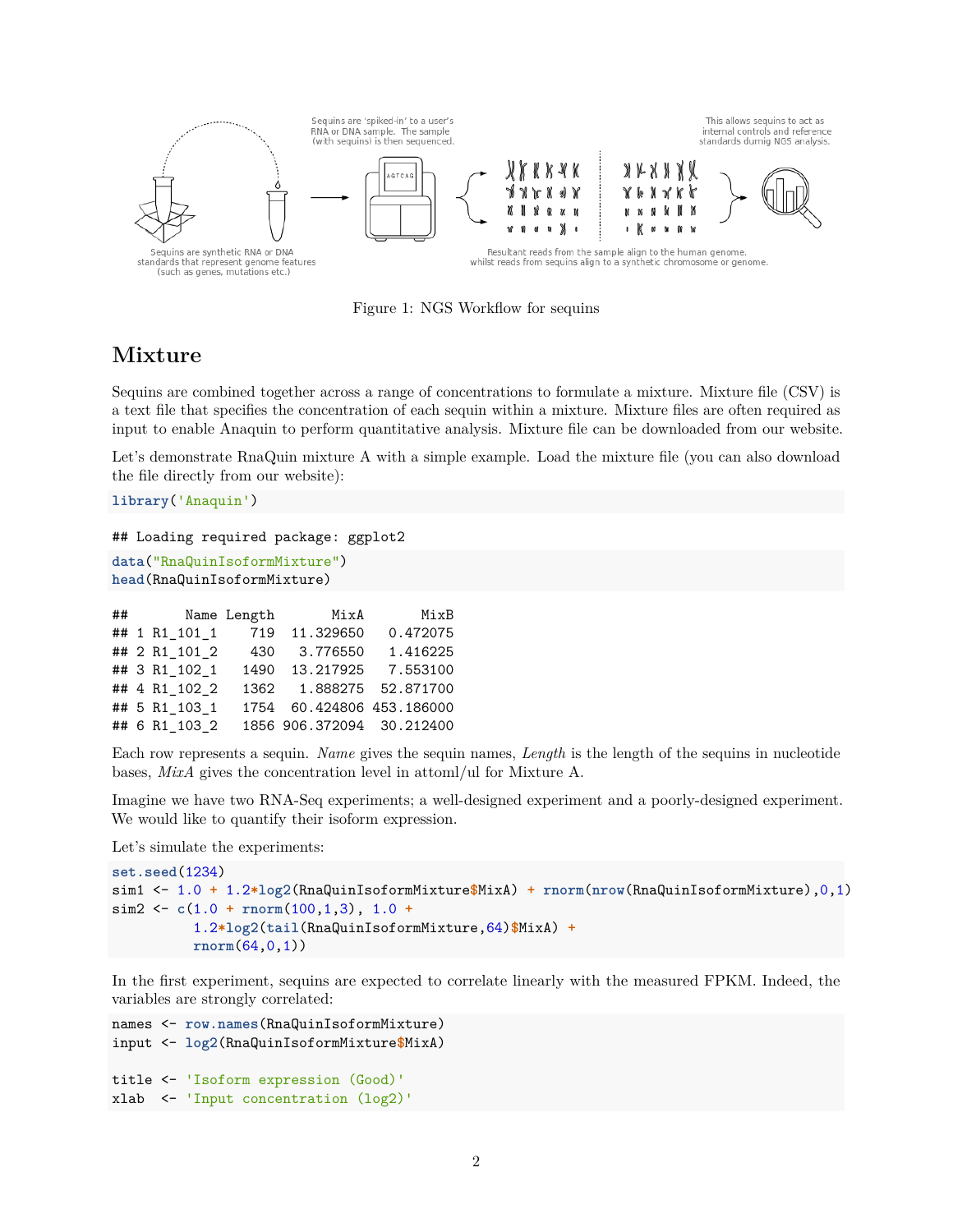ylab <- 'Measured FPKM (log2)'

**plotLinear**(names, input, sim1, title=title, xlab=xlab, ylab=ylab)

## Warning: `guides(<scale> = FALSE)` is deprecated. Please use `guides(<scale> = ## "none")` instead.

## Warning: Use of `data\$x` is discouraged. Use `x` instead.

## Warning: Use of `data\$y` is discouraged. Use `y` instead.

## Warning: Use of `data\$x` is discouraged. Use `x` instead.

## Warning: Use of `data\$y` is discouraged. Use `y` instead.



#### **Isoform expression (Good)**

In our second experiment, the weakly expressed isoforms exhibit stochastic behavior and are clearly not linear with the input concentration. Furthermore, there is a limit of quantification (LOQ); below which accuracy of the experiment becomes questionable.

```
names <- row.names(RnaQuinIsoformMixture)
input <- log2(RnaQuinIsoformMixture$MixA)
title <- 'Isoform expression (Bad)'
xlab <- 'Input concentration (log2)'
ylab <- 'Measured FPKM (log2)'
plotLinear(names, input, sim2, title=title, xlab=xlab, ylab=ylab)
## Warning: `guides(<scale> = FALSE)` is deprecated. Please use `guides(<scale> =
## "none")` instead.
```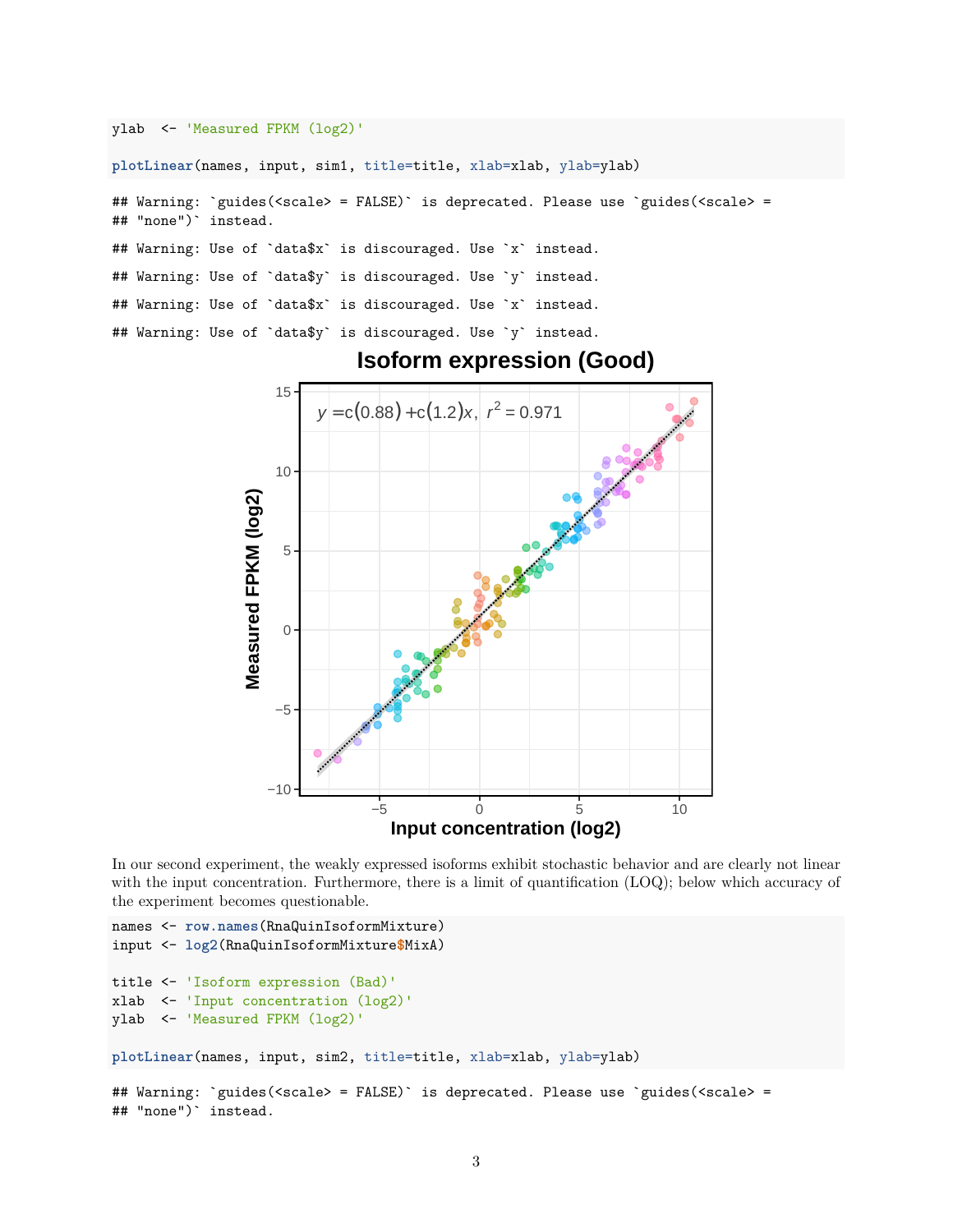## Warning: Use of `data\$x` is discouraged. Use `x` instead. ## Warning: Use of `data\$y` is discouraged. Use `y` instead. ## Warning: Use of `data\$x` is discouraged. Use `x` instead. ## Warning: Use of `data\$y` is discouraged. Use `y` instead.



**Isoform expression (Bad)**

The primary observation is that the artificial scale imposed by sequins allow us to quantify our experiments.

#### **Quantifying transcriptome assembly**

To quantify RNA-Seq transcriptome assembly, we need to run a transcriptome assember; a software that can assemble transcripts and estimates their abundances. Our workflow guide has the details.

Here, we use a data set generated by Cufflinks, described in **Section 5.4.5.1** in the user guide:

**data**(UserGuideData\_5.4.5.1) **head**(UserGuideData\_5.4.5.1) ## Input Sn ## R1\_101\_1 10.0708 0.990264 ## R1\_101\_2 5.0354 0.393023 ## R1\_102\_1 0.8886 0.519463 ## R1\_102\_2 14.2176 0.902349 ## R1\_103\_1 107.4220 0.995439 ## R1\_103\_2 859.3750 0.904095

The first column gives the input concentration for each sequin in attomol/ul. The second column is the measured sensitivity. Run the following R-code to generate a sensitivity plot.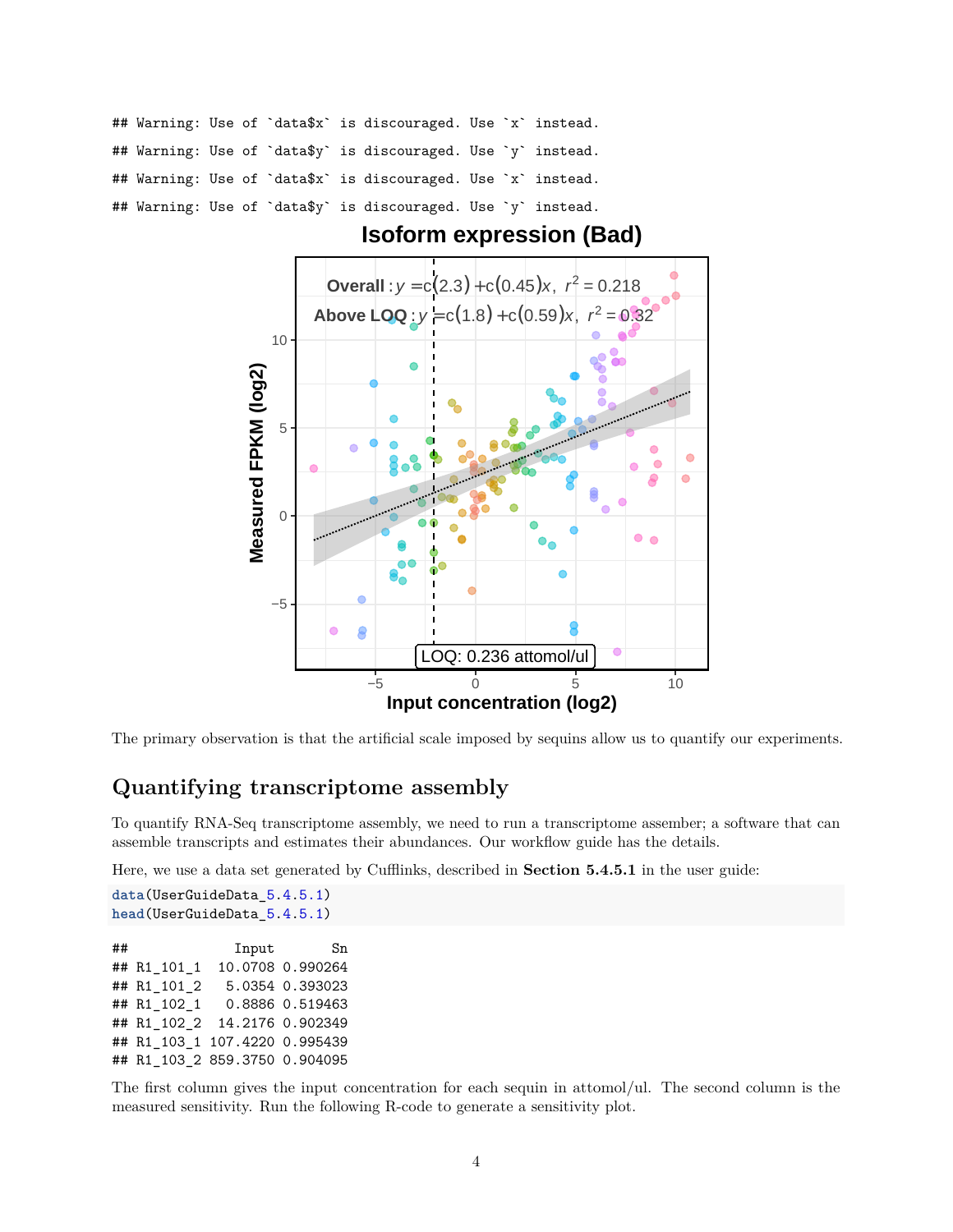```
title <- 'Assembly Plot'
xlab <- 'Input Concentration (log2)'
ylab <- 'Sensitivity'
# Sequin names
names <- row.names(UserGuideData_5.4.5.1)
# Input concentration
x <- log2(UserGuideData_5.4.5.1$Input)
# Measured sensitivity
y <- UserGuideData_5.4.5.1$Sn
plotLogistic(names, x, y, title=title, xlab=xlab, ylab=ylab, showLOA=TRUE)
## Warning: `guides(<scale> = FALSE)` is deprecated. Please use `guides(<scale> =
## "none")` instead.
## Warning: Use of `data$x` is discouraged. Use `x` instead.
## Warning: Use of `data$y` is discouraged. Use `y` instead.
## Warning: Use of `data$x` is discouraged. Use `x` instead.
## Warning: Use of `data$y` is discouraged. Use `y` instead.
                                      Assembly Plot
```


The fitted logistic curve reveals clear relationship between input concentration and sensitivity. Unsurprisingly, the assembler has higher sensitivity with highly expressed isoforms. The limit-of-assembly (LOA) is defined as the intersection of the curve to sensitivity of 0.70.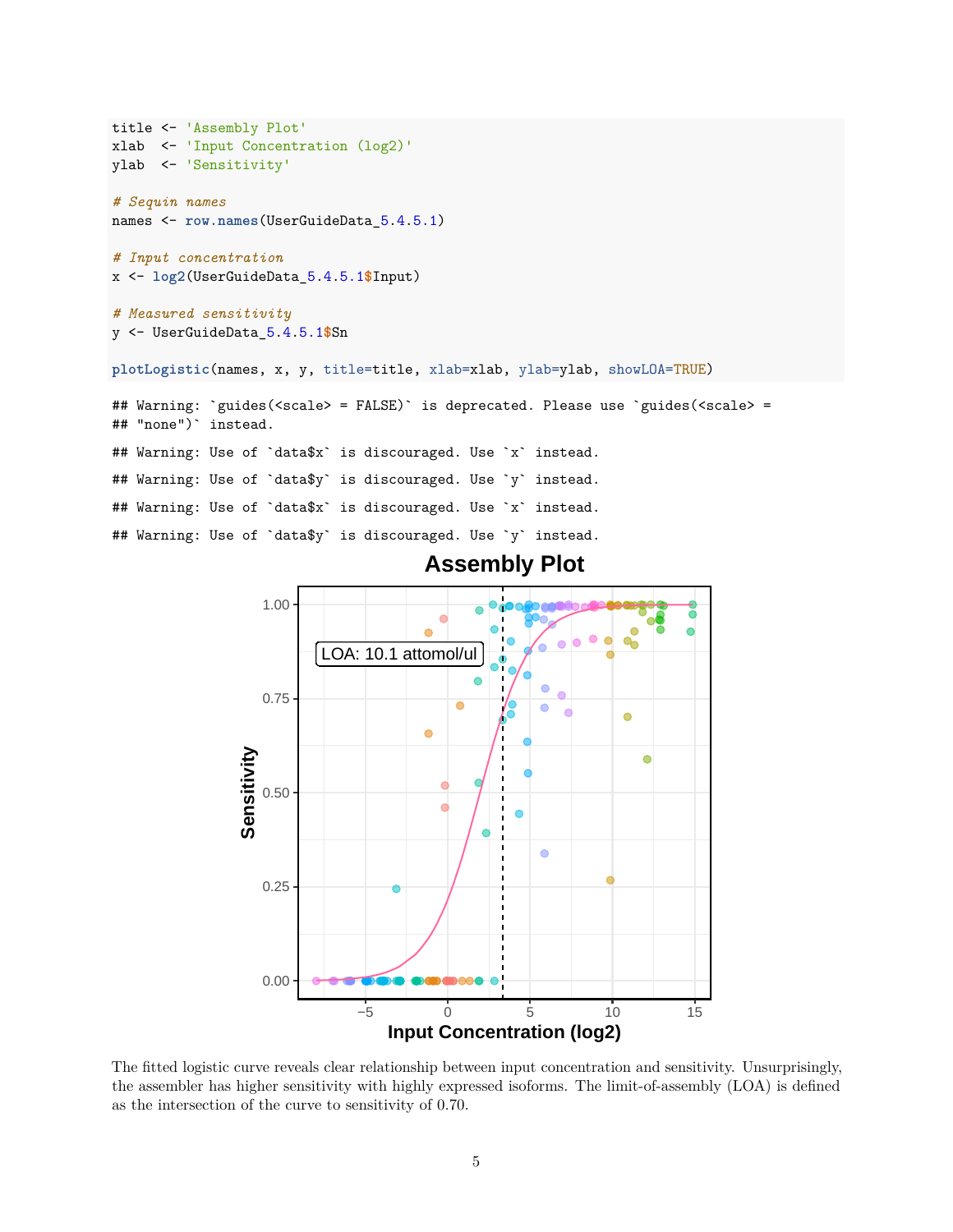### **Quantifying gene expression**

Quantifying gene/isoform expression involves building a linear model between input concentration and measured FPKM. In this section, we consider a dataset generated by Cufflinks, described in **Section 5.4.5.1** of the user guide.

Load the data set:

```
data(UserGuideData_5.4.6.3)
head(UserGuideData_5.4.6.3)
```

| ## |           | Input    | Observed1 | Observed2                                     | Observed3 |
|----|-----------|----------|-----------|-----------------------------------------------|-----------|
|    | ## R1 101 | 15.1062  | 0.958838  | 1.456650                                      | 0.960190  |
|    | ## R1 102 | 15.1062  | 0.806596  | 0.604539                                      | 0.652783  |
|    | ## R1 103 | 966.7970 | 2.650470  | 2.890570                                      | 3.211090  |
|    | ## R1 11  | 241.6990 | 3.876010  | 3.919950                                      | 4.246390  |
|    | ## R1 12  | 30.2124  | 0.779118  | 0.898644                                      | 0.733175  |
|    | ## R1 13  |          |           | 7734.3800 1305.710000 1328.950000 1358.970000 |           |

The first column gives input concentration for each sequin in attomol/ul. The other columns are the FPKM values for each replicate (three replicates in total). The following code will quantify the first replicate:

```
title <- 'Gene Expression'
xlab <- 'Input Concentration (log2)'
ylab <- 'FPKM (log2)'
# Sequin names
names <- row.names(UserGuideData_5.4.6.3)
# Input concentration
x <- log2(UserGuideData_5.4.6.3$Input)
# Measured FPKM
y <- log2(UserGuideData_5.4.6.3$Observed1)
plotLinear(names, x, y, title=title, xlab=xlab, ylab=ylab, showLOQ=TRUE)
## Warning: `guides(<scale> = FALSE)` is deprecated. Please use `guides(<scale> =
## "none")` instead.
## Warning: Use of `data$x` is discouraged. Use `x` instead.
## Warning: Use of `data$y` is discouraged. Use `y` instead.
## Warning: Use of `data$x` is discouraged. Use `x` instead.
## Warning: Use of `data$y` is discouraged. Use `y` instead.
```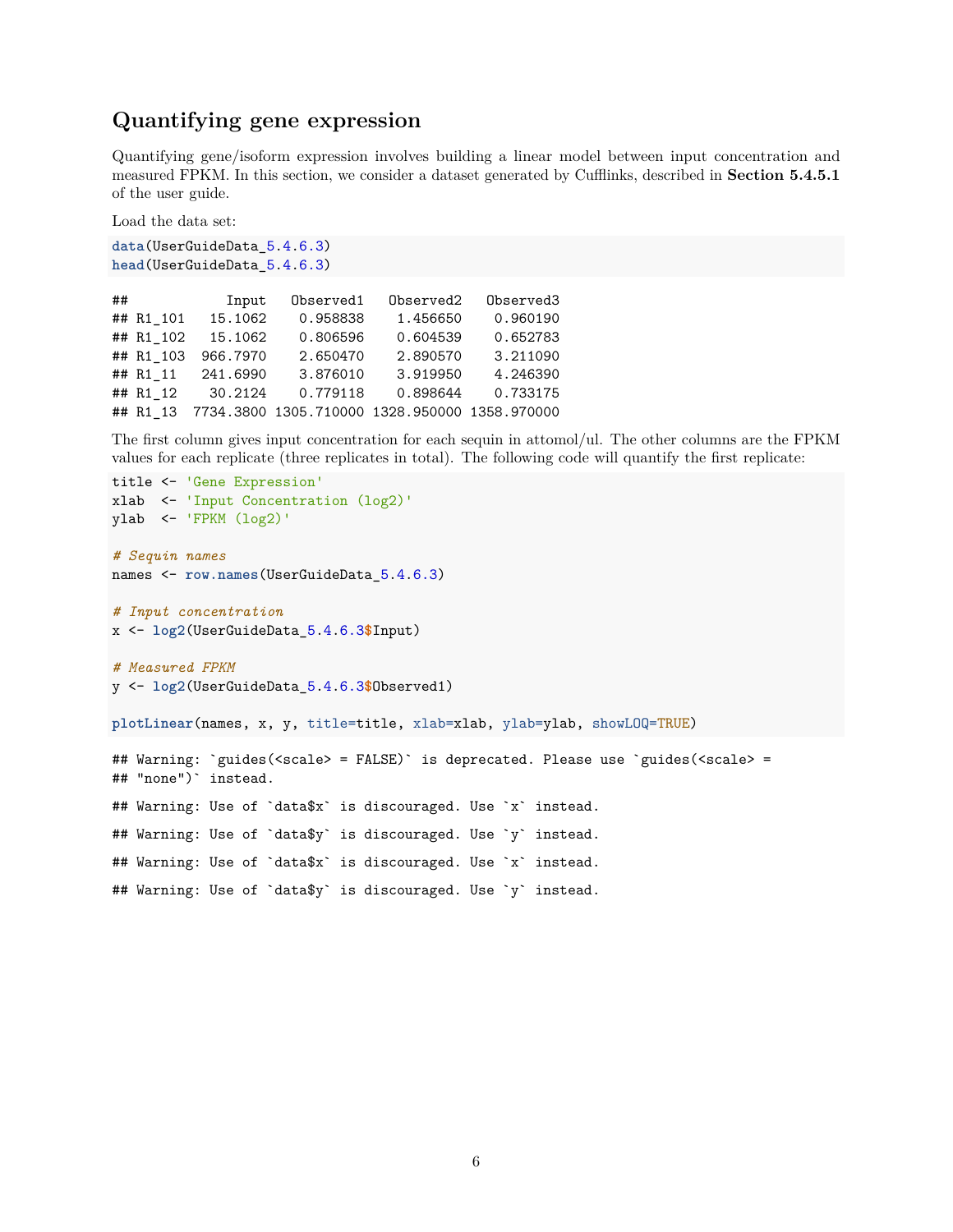

Coefficient of determination is over 0.90; over 90% of the variation (e.g. technical bias) can be explained by the model. LOQ is 3.78 attomol/ul, this is the estimated emphirical detection limit.

We can also quantify multiple replicates:

```
title <- 'Gene Expression'
xlab <- 'Input Concentration (log2)'
ylab \leftarrow 'FPKM (log2)'# Sequin names
names <- row.names(UserGuideData_5.4.6.3)
# Input concentration
x <- log2(UserGuideData_5.4.6.3$Input)
# Measured FPKM
y <- log2(UserGuideData_5.4.6.3[,2:4])
plotLinear(names, x, y, title=title, xlab=xlab, ylab=ylab, showLOQ=TRUE)
## Warning: `guides(<scale> = FALSE)` is deprecated. Please use `guides(<scale> =
## "none")` instead.
## Warning: Use of `data$x` is discouraged. Use `x` instead.
## Warning: Use of `data$y` is discouraged. Use `y` instead.
## Warning: Use of `data$x` is discouraged. Use `x` instead.
## Warning: Use of `data$y` is discouraged. Use `y` instead.
```
## **Gene Expression**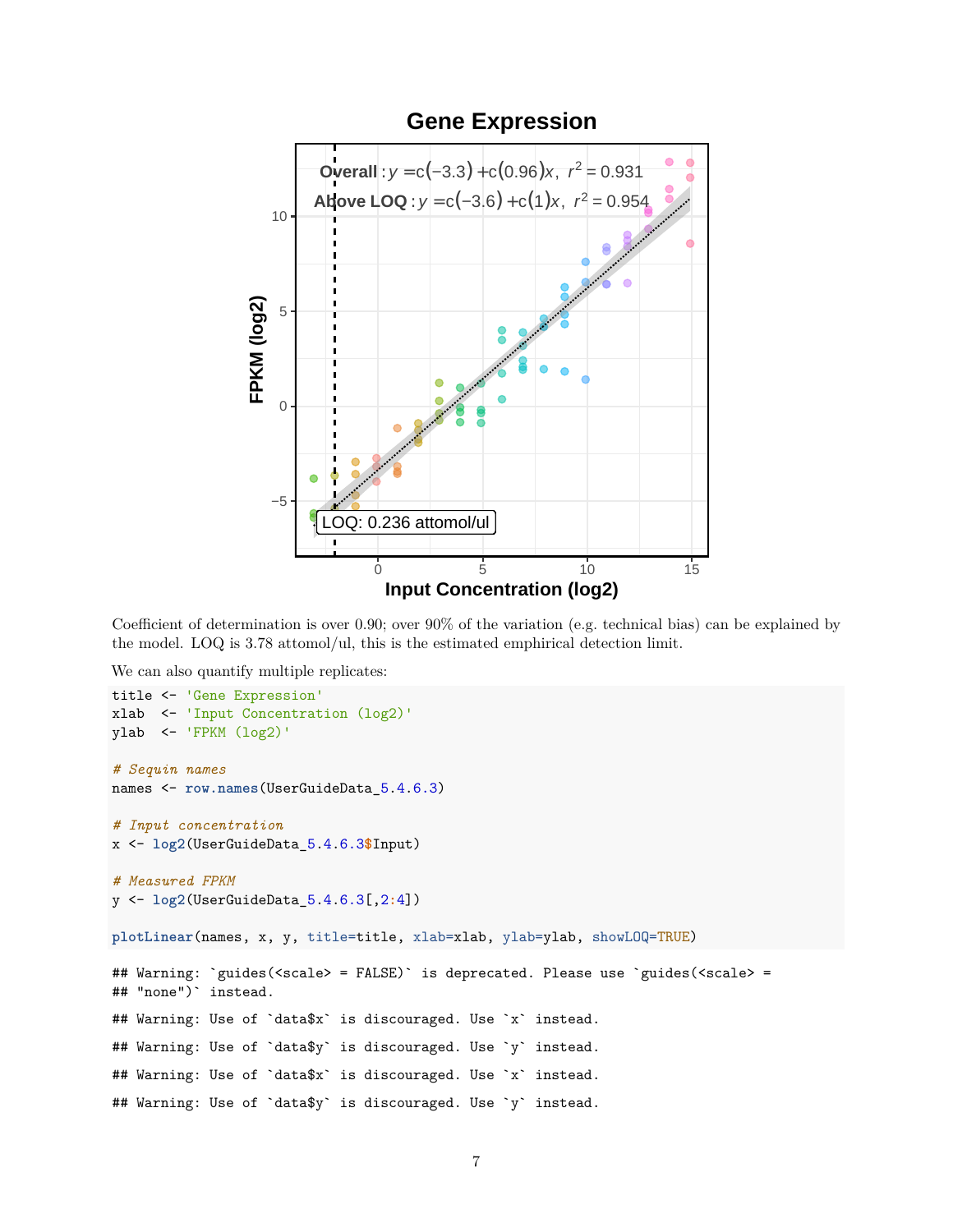## Warning: Use of `data\$x` is discouraged. Use `x` instead. ## Warning: Use of `data\$ymin` is discouraged. Use `ymin` instead. ## Warning: Use of `data\$x` is discouraged. Use `x` instead. ## Warning: Use of `data\$ymax` is discouraged. Use `ymax` instead.



## **Gene Expression**

## **Differential analysis**

In this section, we show how to quantify differential expression analysis between expected fold-change and measured fold-change. We apply our method to a data set described in **Section 5.6.3** of the user guide.

```
data(UserGuideData_5.6.3)
head(UserGuideData_5.6.3)
```

| ## |           | ExpLFC | ObsLFC | SD | Pval                                                | Oval                                                       |             | Mean Label |
|----|-----------|--------|--------|----|-----------------------------------------------------|------------------------------------------------------------|-------------|------------|
|    | ## R1 101 |        |        |    |                                                     | $-3$ -1.890122 0.701723 7.069675e-03 2.056337e-02          | 9.953556    | TP         |
|    | ## R1 102 |        |        |    | $-4$ -2.051777 0.546374 1.731616e-04 7.646243e-04   |                                                            | 17.285262   | TP         |
|    | ## R1 103 |        |        |    |                                                     | $-1$ 3.837784 0.377602 2.883289e-24 6.534028e-23           | 1221.301532 | TP         |
|    | ## R1 11  |        |        |    | $-4$ $-2.431582$ 0.591352 3.924117e-05 1.974336e-04 |                                                            | 47.174250   | TP         |
|    | ## R1 12  |        |        |    |                                                     | 1 1.542757 0.425562 2.887104e-04 1.214989e-03              | 73.008720   | TP         |
|    | ## R1 13  |        |        |    |                                                     | 0 0.717701 0.242493 3.079564e-03 1.000416e-02 44053.259914 |             | FP.        |

For each of the sequin gene, we have expected log-fold change, measured log-fold change, standard deviation, p-value, q-value and mean. The estimation was done by DESeq2.

Run the following code to construct a folding plot: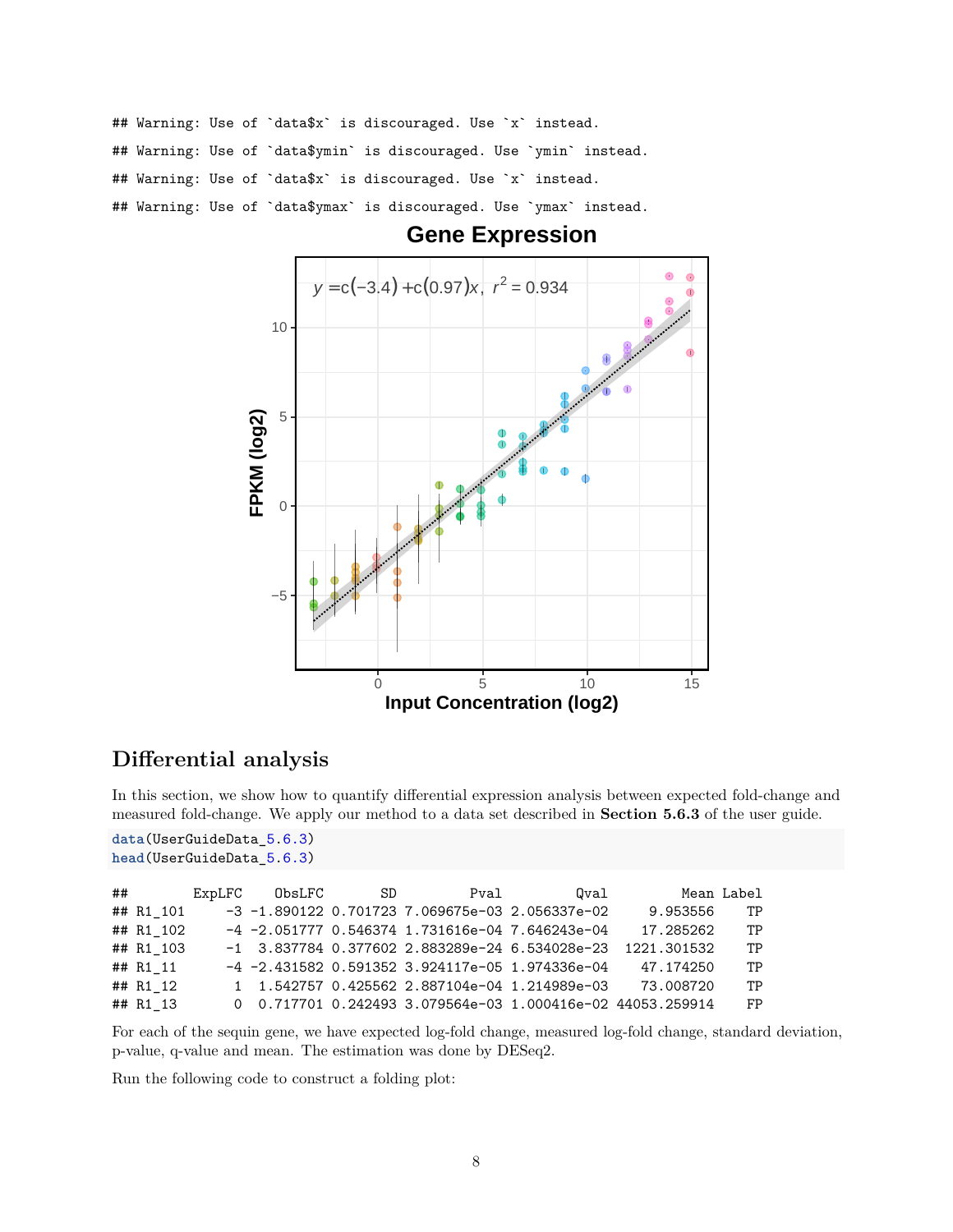```
title <- 'Gene Fold Change'
xlab <- 'Expected fold change (log2)'
ylab <- 'Measured fold change (log2)'
# Sequin names
names <- row.names(UserGuideData_5.6.3)
# Expected log-fold
x <- UserGuideData_5.6.3$ExpLFC
# Measured log-fold
y <- UserGuideData_5.6.3$ObsLFC
plotLinear(names, x, y, title=title, xlab=xlab, ylab=ylab, showAxis=TRUE,
           showLOQ=FALSE)
## Warning: `guides(<scale> = FALSE)' is deprecated. Please use 'guides(<scale> =
## "none")` instead.
## Warning: Use of `data$x` is discouraged. Use `x` instead.
## Warning: Use of `data$y` is discouraged. Use `y` instead.
## Warning: Use of `data$x` is discouraged. Use `x` instead.
## Warning: Use of `data$y` is discouraged. Use `y` instead.
```


**Gene Fold Change**

Outliers are obvious throughout the reference scale. Overall, DESeq2 is able to account for 78% of the variation.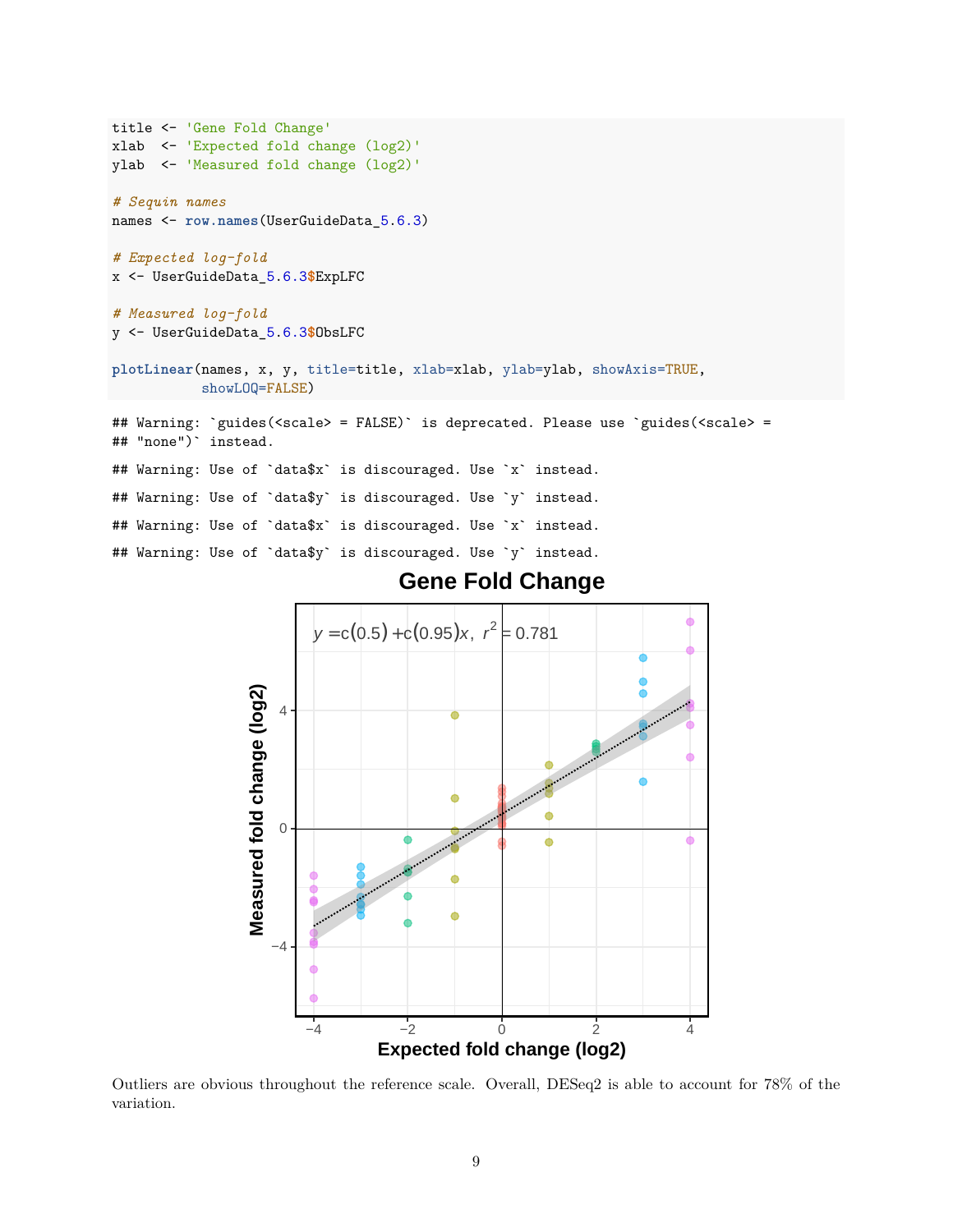We can also construct a ROC plot. [1] has details on how the true-positives and false-positives are defined. title <- 'ROC Plot'

```
# Sequin names
seqs <- row.names(UserGuideData_5.6.3)
# Expected ratio
ratio <- UserGuideData_5.6.3$ExpLFC
# How the ROC points are ranked (scoring function)
score <- 1-UserGuideData_5.6.3$Pval
```

```
# Classified labels (TP/FP)
label <- UserGuideData_5.6.3$Label
```
**plotROC**(seqs, score, ratio, label, title=title, refGroup=0)



AUC statistics for LFC 3 and 4 are higher than LFC 1 and 2. Overall, all LFC ratios can be correctly classified relative to LFC 0.

Furthermore, we can construct limit of detection ratio (LOD) curves:

```
xlab <- 'Average Counts'
ylab <- 'P-value'
title <- 'LOD Curves'
# Measured mean
mean <- UserGuideData_5.6.3$Mean
```